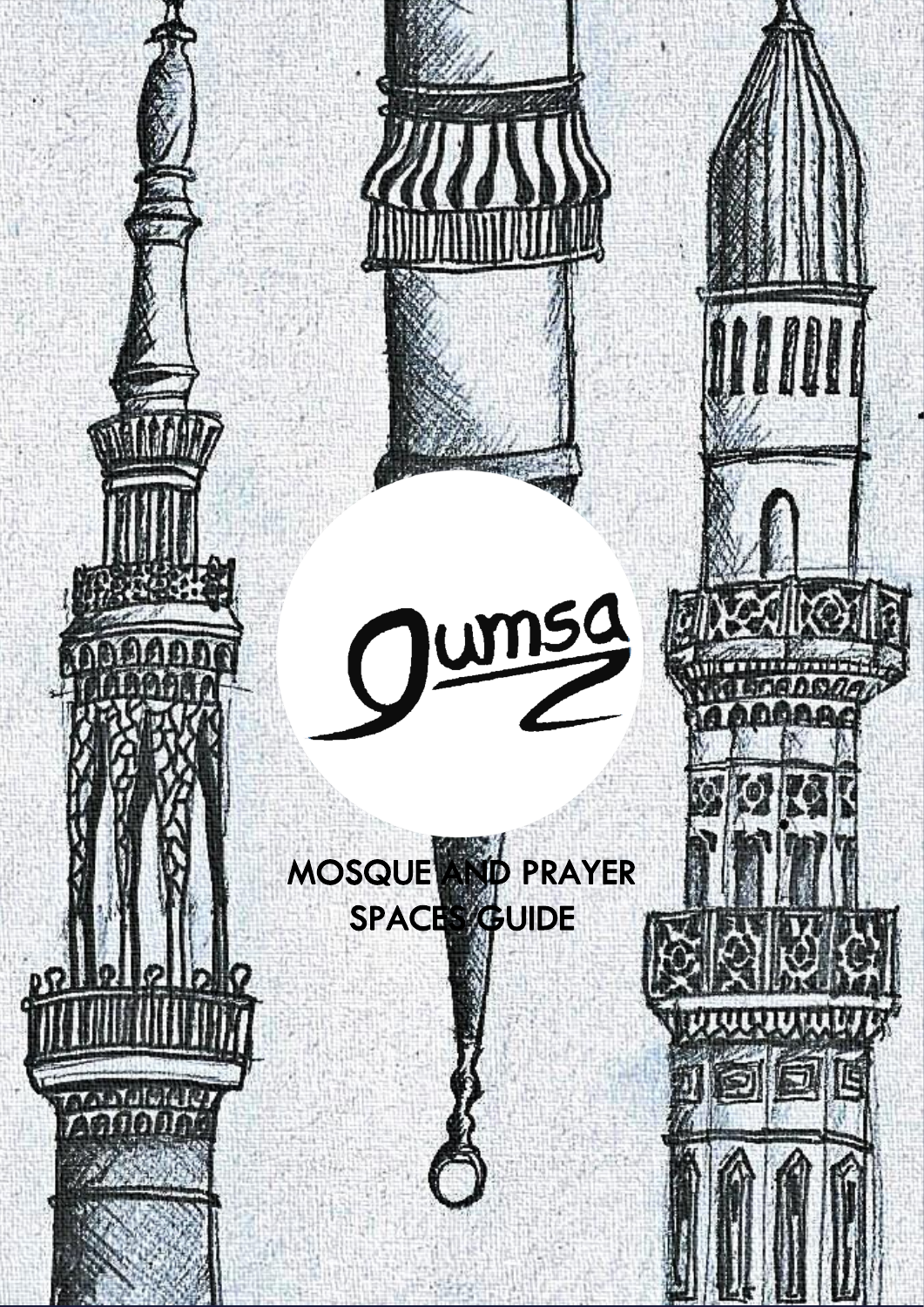## *University Prayer Spaces:*

- *Library Prayer Area: on Level 9 of the University Library in the annexe.*
- *The Interfaith Room in the main university building (open 9am-5pm) - Wudhu facilities are also available here.*
- *The Sanctuary on Level 2 of the Dental Hospital.*
- *The Queen Elizabeth University Hospital has 2 prayer areas (one in the main hospital and another in the children's hospital.*
- *There is a prayer space in the Veterinary Hospital.*
- *The area at the top of the stairs in the Wolfson Medical School Building is used for prayer.*

*See the following Glasgow University link for more detail: https://www.gla.ac.uk/myglasgow/chaplaincy/worship/*

## *Jummah*

*Jummah (Friday Prayers) at Glasgow University takes place in the Forehall at the Chaplaincy, Main University building every week at 1:30pm (males and females). Check our Facebook page for regular Jummah Updates!* 

*Local Mosques:* 

*Dawatul Islam on Oakfield Avenue; Al-Furqan Mosque on Carrington Street.*

*Glasgow Mosques (in alphabetical order)*

- *Al Falaah Academy, 311 Calder Street, G42 7NQ, 0141 258 2957, info@alfalaahacademy.co.uk*
- *Al-Furqan Mosque, 19 Carrington Street, Woodlands, www.alfurqanmosque.com*
- *Al-Huda Islamic Centre 65 Albert Road, Cross Hill Lanarkshire Glasgow G42 8DP*
- *Andalus, 211 New City Road, G4 9PA, www.andalus.co.uk*
- *Berkeley St Musalah, 73 Berkeley Street, Glasgow, Lanarkshire, G3 7DX*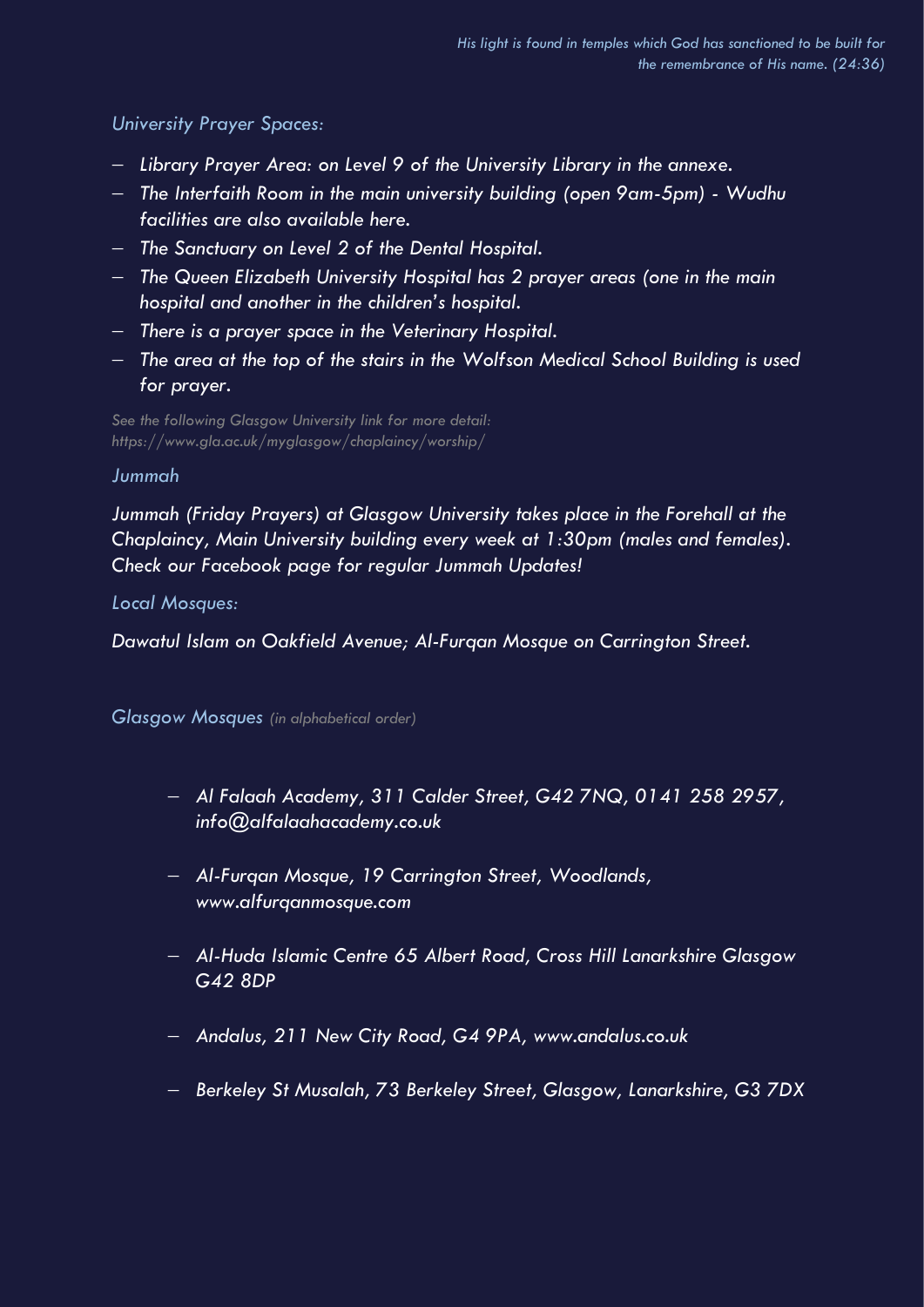*Glasgow Mosques continued…*

- *Dawatul Islam Glasgow (Oakfield Mosque), 31 Oakfield Ave, Glasgow G12 8LL 0141 387 7086*
- *East Ren Centre, 8 Langrig Road, Newton Mearns, Glasgow G77 5AA, 0141 258 5959, info@eastrencentre.org.uk,* [www.eastrencentre.org.uk](http://www.eastrencentre.org.uk/)
- *Glasgow Central Mosque, 1 Mosque Avenue, Glasgow, centralmosque.co.uk, 0141 429 3132*
- *Glasgow MenaTrust Centre 83-85 Lister Street, Glasgow, G4 0BZ, info@menatrust.org.uk, menatrust.org.uk, [www.facebook.com/glasgowmenatrust/](http://www.facebook.com/glasgowmenatrust/)*
- *ILC (Iqra Learning Centre) Darnley, West Hurlet House, Glasgow, G53 7TH, www.ilcglasgow.co.uk*
- *Jamia Islamia (Shawlands, Glasgow), 275 Tantallon Road, Shawlands, G41 3JW*
- *MAB Scotland Centre (Muslim Association of Britain), 10 Grove Park, Glasgow, G20 7NG*
- *Madrasa Taleem-Ul-Islam, 161 Nithsdale Road, Pollokshields, 0141 424 0787*
- *Madrasah Al Farooq, 32-38 Dixon Avenue, Govanhill, afecc.co.uk*
- *Masjid Madressa Al Arabia Al Islamia (Masjid Ibrahim), 425 Paisley Rd W, Glasgow, G51 1PZ paisleyroadmasjid.co.uk*
- *Masjid Noor, 79 Forth Street, Pollokshields*
- *Masjid-e-Khizra, 138-140 Butterbiggins Road, Govanhill, Glasgow, G42 7AF 0141 423 1208*
- *Paisley Muslim Community Centre (Paisley Central Mosque), 22 Wellmeadow St, Paisley PA1 2EE*